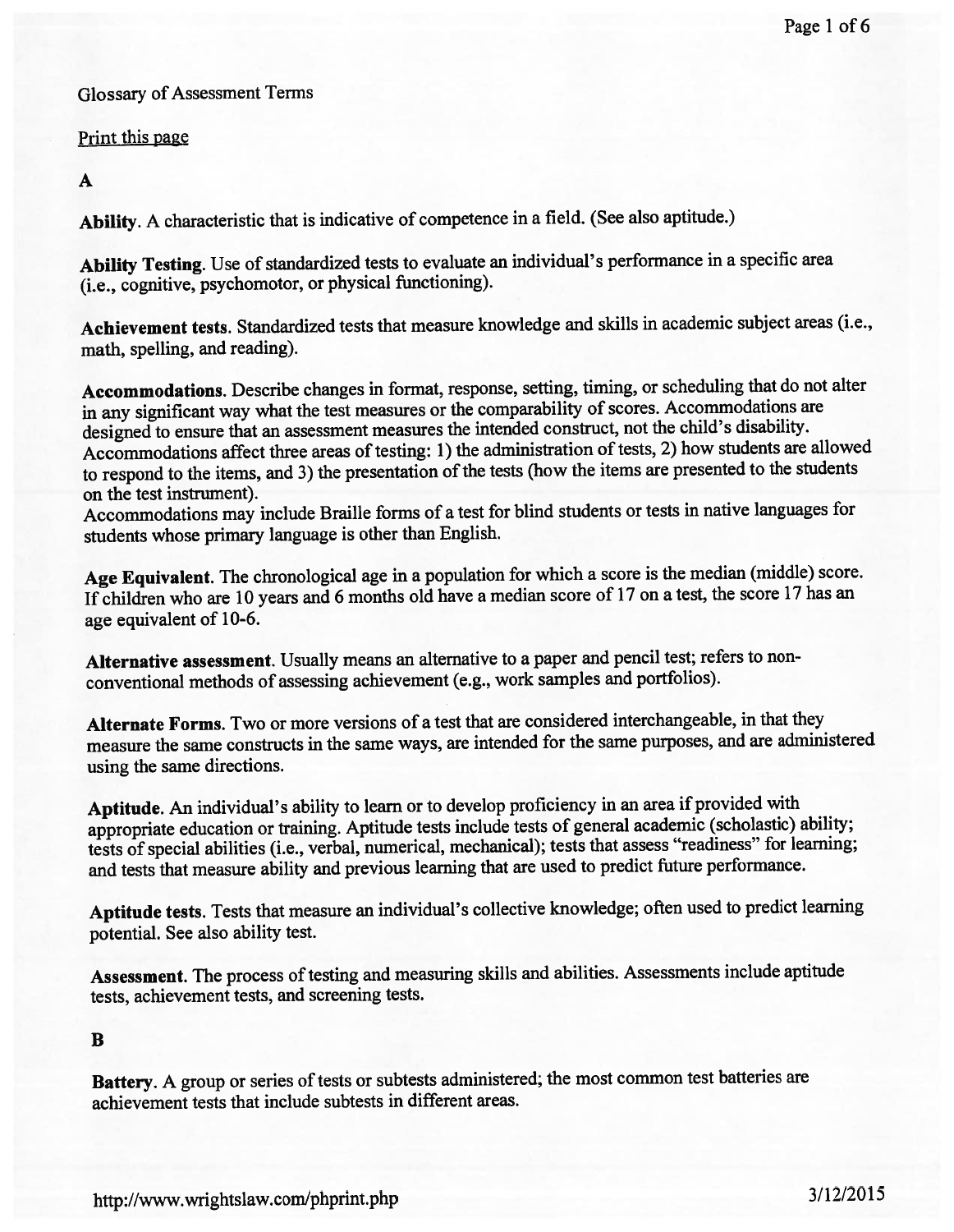Bell curve. See normal distribution curve.

Benchmark. Levels of academic performance used as checkpoints to monitor progress toward performance goals and/or academic standards.

C

CBM. See "Curriculum Based Measurement" below.

Ceiling. The highest level of performance or score that a test can reliably measure.

Classroom Assessment. An assessment developed, administered, and scored by a teacher to evaluate individual or classroom student performance.

Competency tests. Tests that measure proficiency in subject areas like math and English. Some states require that students pass competency tests before graduating.

Composite score. The practice of combining two or more subtest scores to create an average or composite score. For example, a reading performance score may be an average of vocabulary and reading comprehension subtest scores.

Content area. An academic subject such as math, reading, or English.

Content Standards. Expectations about what the child should know and be able to do in different subjects and grade levels; defines expected student skills and knowledge and what schools should teach.

Conversion table. A chart used to translate test scores into different measures of performance (e.g., grade equivalents and percentile ranks).

Core curriculum. Fundamental knowledge that all students are required to learn in school.

Criteria. Guidelines or rules that are used to judge performance.

Such tests usually cover relatively small units of content and are closely related to instruction. Their scores have meaning in terms of what the student knows or can do, rather than in (or in addition to) their relation to the scores made by some norm group. Frequently, the meaning is given in terms of a cutoff score, for which people who score above that point are considered to have scored adequately ("mastered" the material), while those who score below it are thought to have inadequate scores.

who score below it are thought to have inadequate scores. Criterion-Referenced Tests. The individual s performance is compared to an objective or performance standard, not to the performance of other students. Tests determine if skills have been mastered; do not compare a child's performance to that of other children.

Curriculum. Instructional plan of skills, lessons, and objectives on a particular subject; authored by a state, textbook publisher. A teacher typically executes this plan.

Curriculum-Based Measurement (CBM). A method to measure student progress in academic areas including math, reading, writing, and spelling. The child is tested briefly (1 to 5 minutes) each week. Scores are recorded on a graph and compared to the expected performance on the content for that year. The graph allows the teacher and parents to see quickly how the child's performance compares to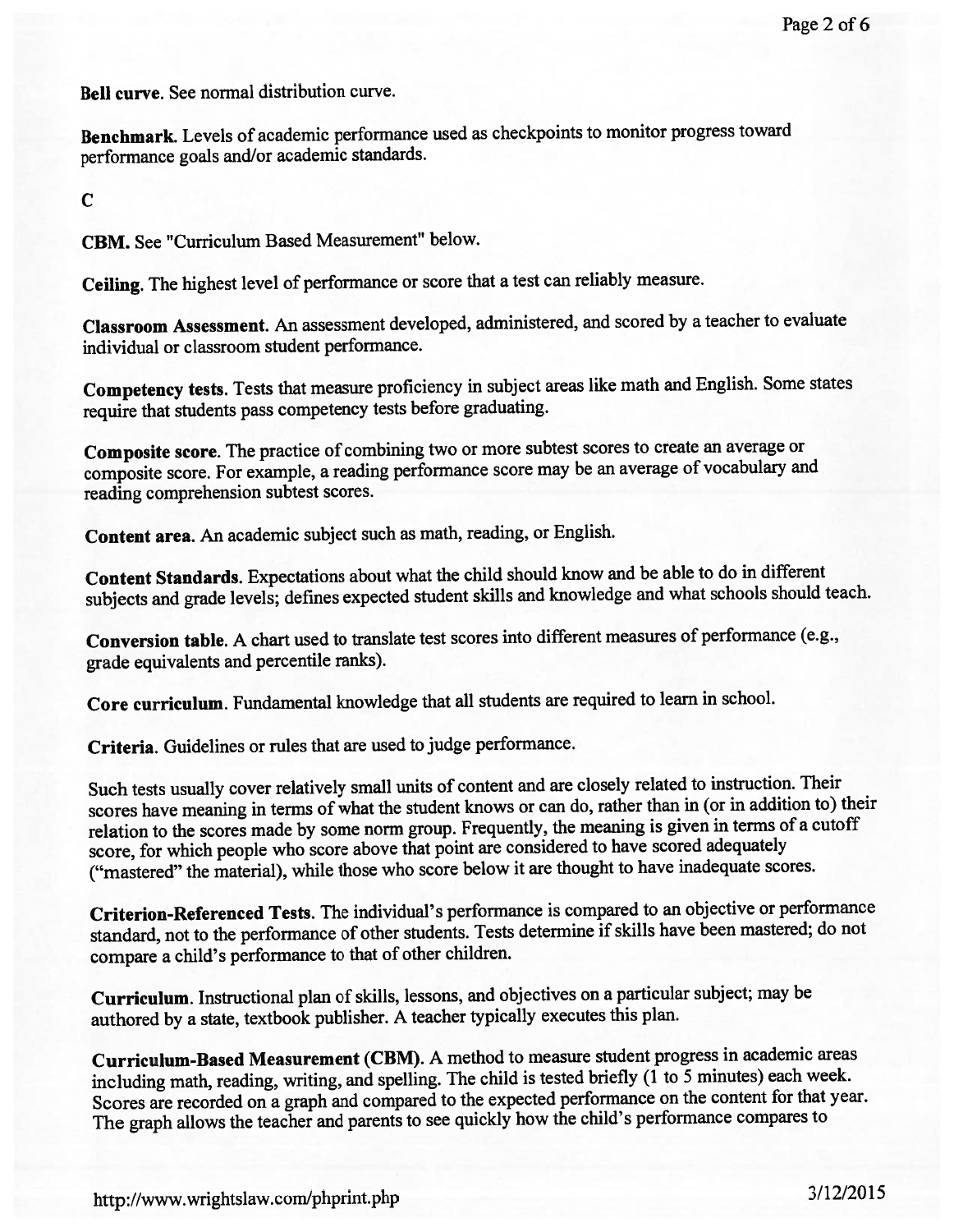#### expectations.

To top

D

Derived Score. A score to which raw scores are converted by numerical transformation (e.g., conversion of raw scores to percentile ranks or standard scores).

Diagnostic Test. A test used to diagnose, analyze or identify specific areas of weakness and strength; to determine the nature of weaknesses or deficiencies; diagnostic achievement tests are used to measure skills.

E

Equivalent Forms. See alternate forms.

Expected Growth. The average change in test scores that occurs over a specific time for individuals at age or grade levels.

### F

Floor. The lowest score that a test can reliably measure.

Frequency distribution. A method of displaying test scores.

### G

Grade equivalents. Test scores that equate a score to a particular grade level. Example: if a child scores at the average of all fifth graders tested, the child would receive a grade equivalent score of 5.0. Use with caution.

## $\mathbf I$

Intelligence tests. Tests that measure aptitude or intellectual capacities (Examples: Wechsler Intelligence Scale for Children (WISC-III-R) and Stanford-Binet (SB:IV).

Intelligence quotient (IQ). Score achieved on an intelligence test that identifies learning potential.

Item. A question or exercise in a test or assessment.

## M

Mastery Level. The cutoff score on a criterion-referenced or mastery test; people who score at or above the cutoff score are considered to have mastered the material; mastery may be an arbitrary judgment.

Mastery Test. A test that determines whether an individual has mastered a unit of instruction or skill; a test that provides information about what an individual knows, not how his or her performance compares to the norm group. group.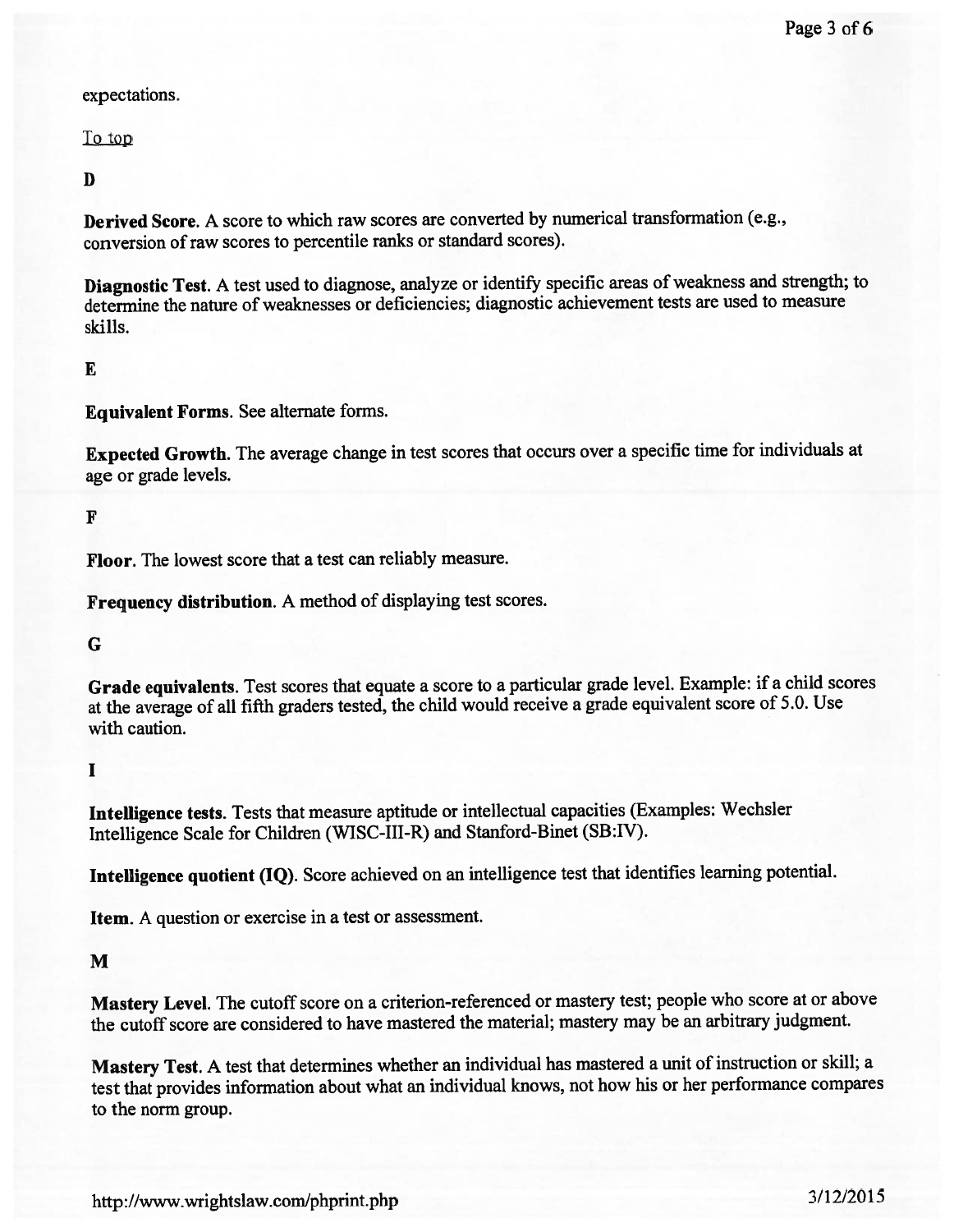Mean. Average score; sum of individual scores divided by the total number of scores.

Median. The middle score in a distribution or set of ranked scores; the point (score) that divides a group into two equal parts; the 50th percentile. Half the scores are below the median, and half are above it.

Mode. The score or value that occurs most often in a distribution.

Modifications. Changes in the content, format, and/or administration of a test to accommodate test takers who are unable to take the test under standard test conditions. Modifications alter what the test is designed to measure or the comparability of scores. measure to measure or the comparability

### N

National percentile rank. Indicates the relative standing of one child when compared with others in the same grade; percentile ranks range from a low score of 1 to a high score of 99.

Normal distribution curve. A distribution of scores used to scale a test. Normal distribution curve is a bell-shaped curve with most scores in the middle and a small number of scores at the low and high ends.

Norm-referenced tests. Standardized tests designed to compare the scores of children to scores achieved by children the same age who have taken the same test. Most standardized achievement tests are norm-referenced.

To top

### O

Objectives. Stated, desirable outcomes of education.

Out-of-Level Testing. Means assessing students in one grade level using versions of tests that were designed for students in other (usually lower) grade levels; may not assess the same content standards at the same levels as are assessed in the grade-level assessment.

### P

Percentiles or percentile ranks (PR). Percentage of scores that fall below a point on a score distribution; for example, a score at the 75th percentile indicates that 75% of students obtained that score or lower.

Performance Standards. Definitions of what a child must do to demonstrate proficiency at specific levels in content standards.

Portfolio. A collection of work that shows progress and learning; can be designed to assess progress, learning, effort, and/or achievement.

Power Test. Measures performance unaffected by speed of response; time not critical; items usually arranged in order of increasing difficulty.

Profile. A graphic representation of an individual's scores on several tests or subtests; allows for easy identification of strengths or weaknesses across different tests or subtests. for easy identification of strengths or weaknesses across different tests or subtests.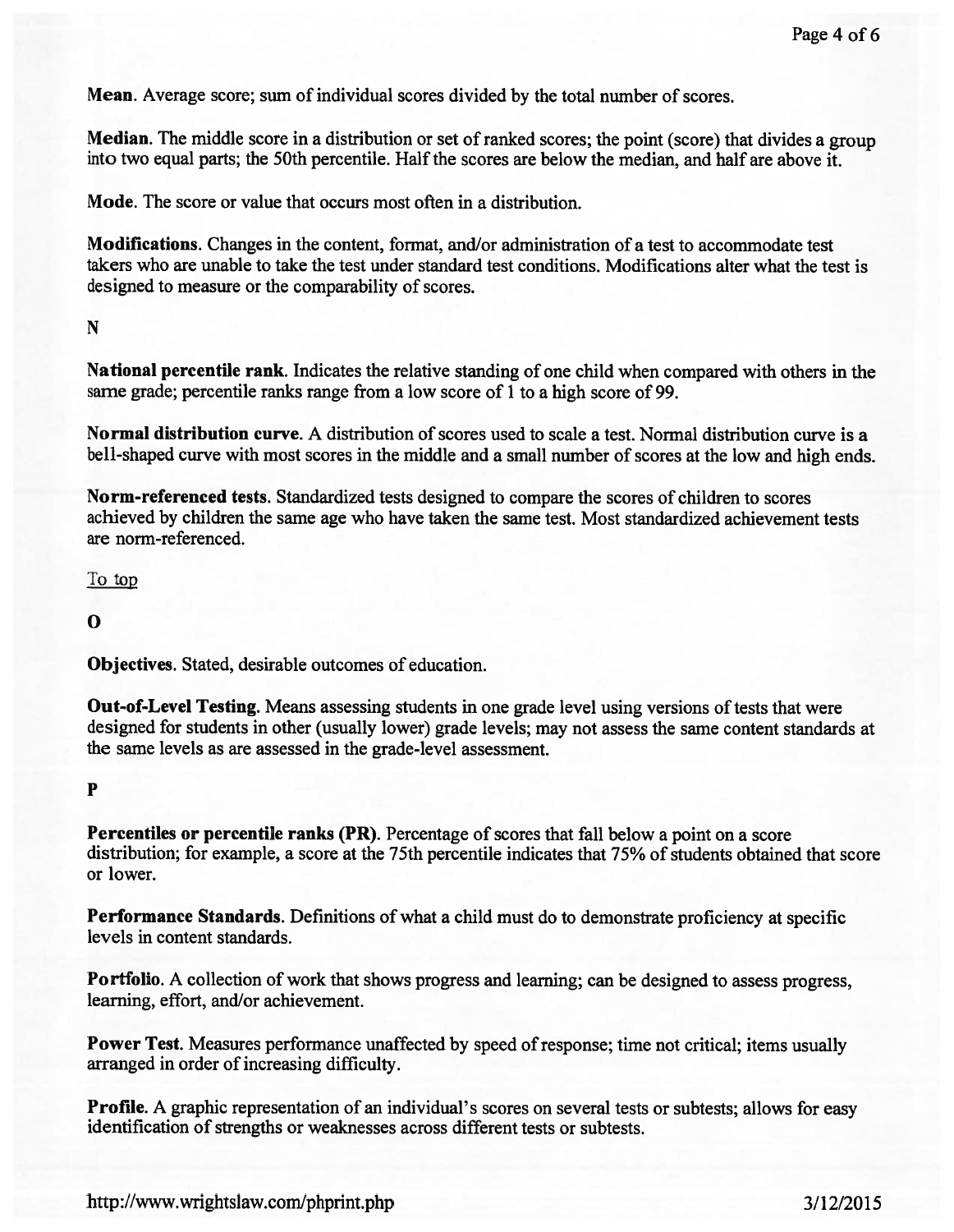Progress monitoring. A scientifically based practice used to assess students' academic performance and evaluate the effectiveness of instruction; can be implemented with individual students or an entire class.

### R

Raw score. A raw score is the number of questions answered correctly on a test or subtest. For example, if a test has 59 items and the student gets 23 items correct, the raw score would be 23. Raw scores are converted to percentile ranks, standard scores, grade equivalent and age equivalent scores.

Reliability. The consistency with which a test measures the area being tested; describes the extent to which a test is dependable, stable, and consistent when administered to the same individuals on different occasions.

**Response to Intervention (RTI)**. Use of research-based instruction and interventions to students who are at risk and who are suspected of having specific learning disabilities. students who are at risk and who are suspected of having specific learning disabilities.

### S

Scaled score. Scaled scores represent approximately equal units on a continuous scale; facilitate conversions to other types of scores; can use to examine change in performance over time.

Score. A specific number that results from the assessment of an individual.

Speed Test. A test in which performance is measured by the number of tasks performed in a given time. Examples are tests of typing speed and reading speed.

Standard score. Score on norm-referenced tests that are based on the bell curve and its equal distribution of scores from the average of the distribution. Standard scores are especially useful because they allow for comparison between students and comparisons of one student over time.

Standard deviation (SD). A measure of the variability of a distribution of scores. The more the scores cluster around the mean, the smaller the standard deviation. In a normal distribution, 68% of the scores fall within one standard deviation above and one standard deviation below the mean.

Standardization. A consistent set of procedures for designing, administering, and scoring an assessment. The purpose of standardization is to ensure that all individuals are assessed under the same conditions and are not influenced by different conditions.

Standardized tests. Tests that are uniformly developed, administered, and scored.

Standards. Statements that describe what students are expected to know and do in each grade and subject area; include content standards, performance standards, and benchmarks.

Stanine. A standard score between 1 to 9, with a mean of 5 and a standard deviation of 2. The first stanine is the lowest scoring group and the 9th stanine is the highest scoring group.

Subtest. A group of test items that measure a specific area (i.e., math calculation and reading comprehension). Several subtests make up a test.